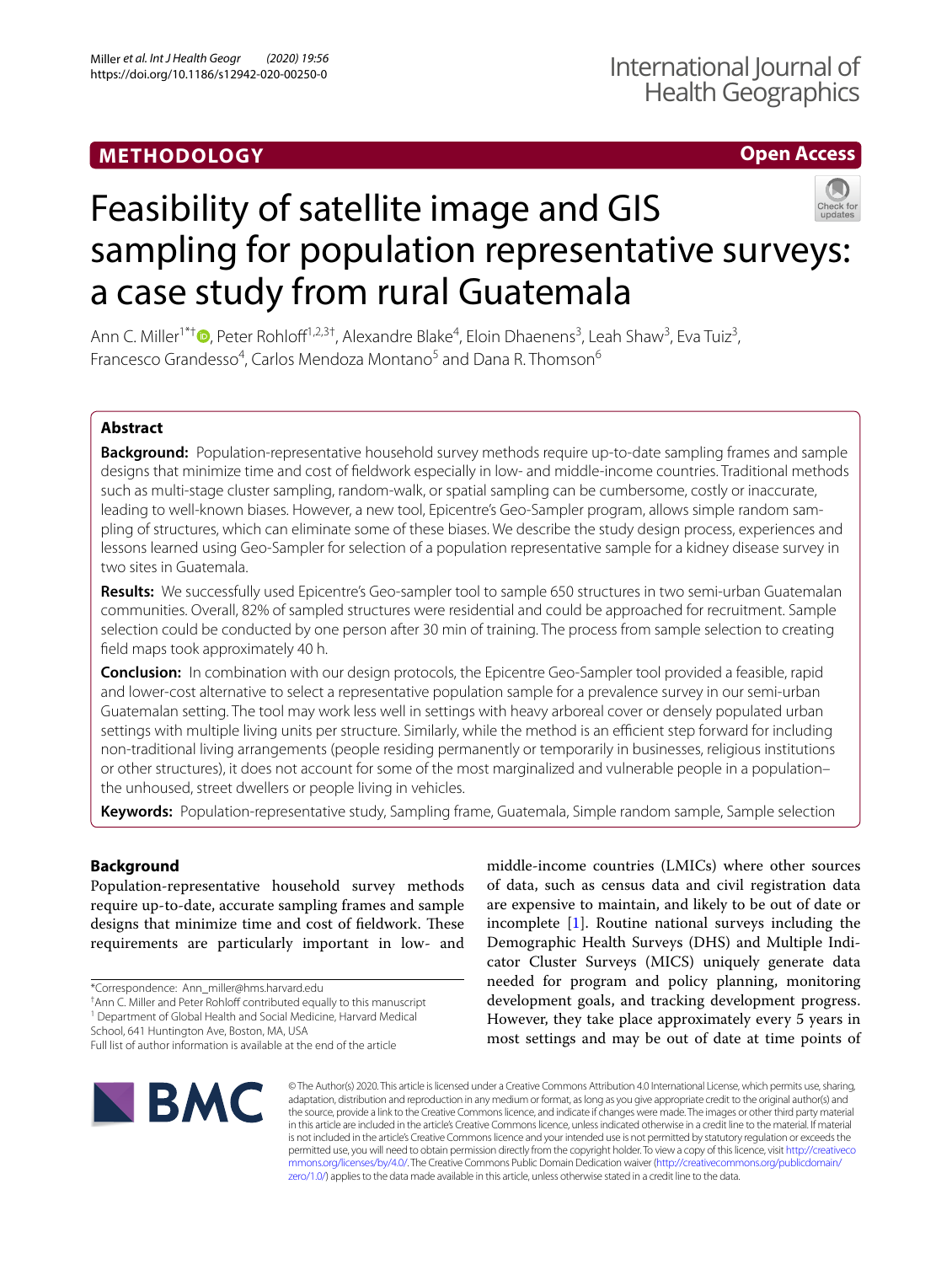interest. Due to weak national data systems, household surveys are also often the main source of disease prevalence estimates in LMICs.

In 2017, while planning a household survey in two areas of Guatemala to estimate prevalence of chronic kidney disease of unknown etiology (CKDu), we considered available tools and methods for selecting a populationrepresentative sample of households. At the time, the 2018 Guatemala Census was being planned, and only 2002 Census data were available. We therefore considered several additional options.

#### **Multi‑stage cluster sampling**

In multi-stage cluster samples, small areas are frst selected at random from municipal or governmental maps, usually based on the last census, with probability proportionate to population size. The implied assumption is that the relative proportion of population in each small area—or "cluster"—has not changed substantially since the last census. In countries with extremely outdated census data, modelled gridded population estimates have instead been used to sample clusters using free (e.g. GridSample.org) or hired bespoke (e.g. RTI International's Geo-Sampling) gridded population sampling tools [[2\]](#page-9-1). A complete enumeration of all households is then conducted in the selected clusters using foot travel and hand-drawn sketch mapping. Finally, households are randomly selected from within the enumerated clusters for inclusion in the study. While multi-stage cluster samples are widely considered to optimize statistical efficiency and fieldwork effort, sampling from either the available 2002 Guatemala census, or a gridded population dataset derived from this outdated census, were considered poor options (Table [1\)](#page-1-0).

#### **Multi‑stage sampling with random‑walk initiation**

Other traditional methods, including the World Health Organization's former Expanded Programme on Immunization (EPI) survey design, use two stage cluster samples [[3\]](#page-9-2). In the EPI design, the frst stage clusters are selected with probability proportional to population size from census enumeration areas (government estimates); however, individual households are selected through a "spin-the-pen" and random walk mechanism. In this method, a pen or bottle is placed at a central location of the cluster and spun. Households in the indicated direction are identifed, and one is selected at random to be the first household of the sample. The rest are selected in relation to that household in either a "next-nearest" fashion, or a skip pattern, in which, for example, every third

<span id="page-1-0"></span>

| Table 1 Pros and cons of sampling approaches and tools considered |  |  |  |  |  |
|-------------------------------------------------------------------|--|--|--|--|--|
|-------------------------------------------------------------------|--|--|--|--|--|

| Approach                                                                    | Pros                                                                                                                                           | Cons                                                                                                                               |
|-----------------------------------------------------------------------------|------------------------------------------------------------------------------------------------------------------------------------------------|------------------------------------------------------------------------------------------------------------------------------------|
| Multi-stage cluster sampling                                                |                                                                                                                                                |                                                                                                                                    |
| Census frame with manual cluster selection                                  | Calculate weights and Cls<br>Low cost of 1st-stage cluster selection<br>Does not require skills beyond survey statistics                       | Outdated 1st-stage frame<br>High cost of 2nd-stage household enumeration                                                           |
| Gridded population frame with GridSample.org                                | Calculate weights and Cls<br>Low cost of 1st-stage cluster selection<br>Requires few skills beyond survey statistics                           | Outdated 1st-stage frame<br>High cost of 2nd-stage household enumeration                                                           |
| Gridded population frame with RTI Geo-Sampling                              | Calculate weights and Cls<br>Requires few skills beyond survey statistics                                                                      | Outdated 1st-stage frame<br>High cost of 1st-stage cluster selection<br>High cost of 2nd-stage household enumeration               |
| Census frame with EPI design                                                | Low cost of 1st-stage cluster selection<br>Low cost of 2nd-stage<br>Does not require skills beyond survey statistics                           | Outdated 1st-stage frame<br>Cannot calculate weights and CIs                                                                       |
| Spatial sampling                                                            |                                                                                                                                                |                                                                                                                                    |
| No stratification                                                           |                                                                                                                                                | Sample not representative of the population<br>Requires GIS skills                                                                 |
| Stratification on structure density                                         | Updated frame<br>Calculate weights and Cls                                                                                                     | Requires GIS and other skills beyond survey<br>statistics<br>High cost of structure enumeration (or similar<br>count of buildings) |
| Simple random sample of structures                                          |                                                                                                                                                |                                                                                                                                    |
| Enumerate all structures in OpenStreetMap,<br>Google Earth, or GIS software | Updated frame<br>Calculate weights and CIs                                                                                                     | High cost of structure enumeration<br>Requires GIS skills                                                                          |
| Epicentre Geo-Sampler                                                       | Updated frame<br>Calculate weights and Cls<br>Low cost of structure selection (no enumeration)<br>Requires few skills beyond survey statistics |                                                                                                                                    |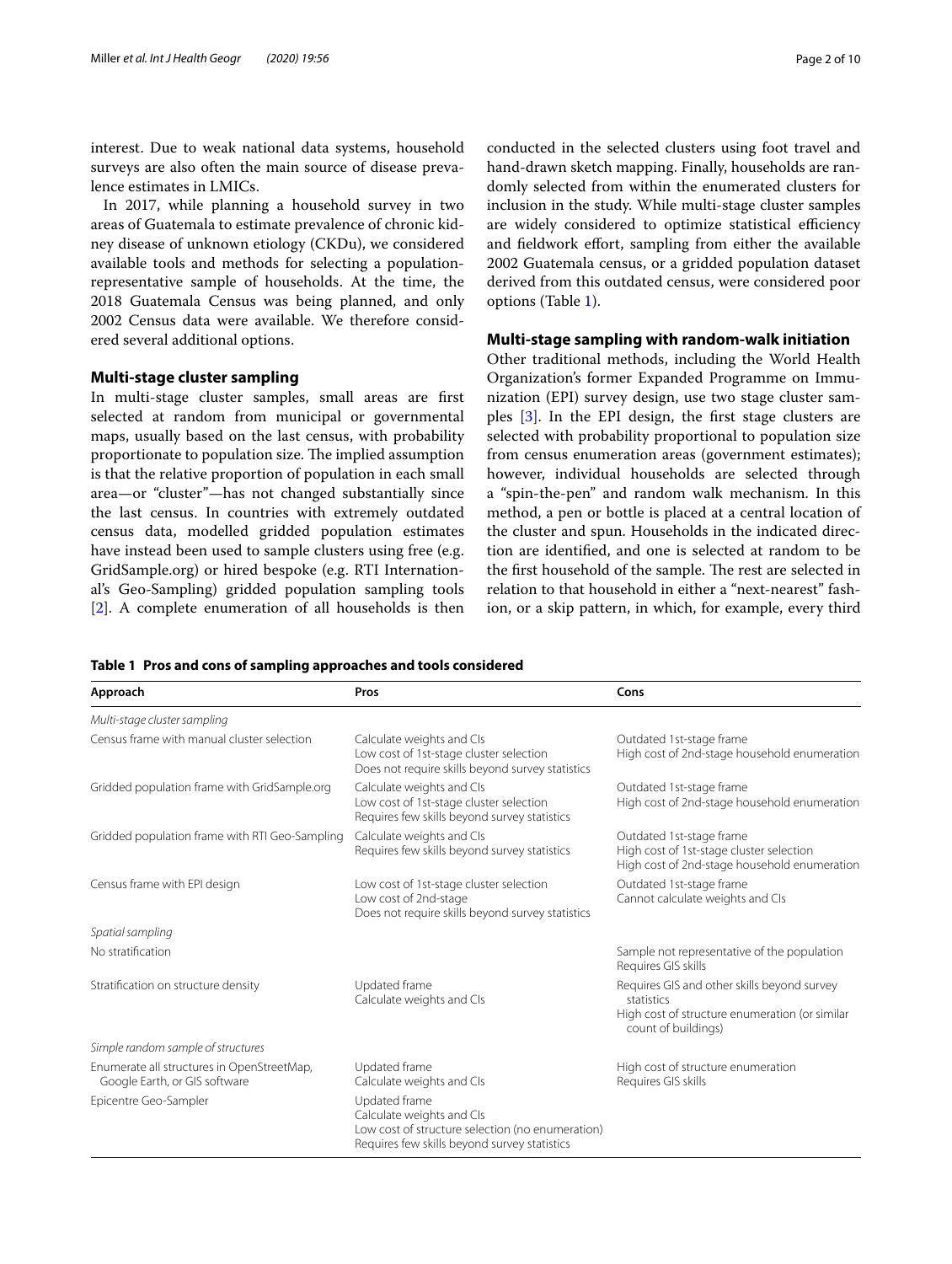or fifth house in the direction is sampled. This method, while commonly used for decades, can introduce bias [[4,](#page-9-3) [5\]](#page-9-4), as households nearest the centrally located start point will be more likely to be selected than households at a settlement's periphery, and assumptions about nonresponse must be made; not every household has the same (or a known) probability of selection. This method was not suitable because it would require use of an outdated census simple frame and would not permit calculation of sample weights needed to produce unbiased estimates and confdence intervals of disease prevalence (Table [1](#page-1-0)).

#### **Spatial samples**

Other surveys have attempted to employ spatial sampling approaches, for example in setting up a cholera vaccination campaign in Democratic Republic of Congo [[7\]](#page-9-5), a basic pediatric health indicators survey in Zambia [\[8](#page-9-6)], or a diabetes prevalence survey in Guatemala [\[9](#page-9-7)]. Often, these samples are constructed through generation of a regular geometric grid, from which points are selected through simple, systematic, stratifed or clustered random sampling for inclusion in the study. Spatial samples have also been used to map risk to human health across space (e.g. pollution  $[10]$  $[10]$  or distribution of species  $[11]$ ), and were combined with methods such as capture-recapture and adjustment for population density [\[11](#page-9-9), [12](#page-9-10)].

Importantly, simple spatial samples do not result in population-representative samples because human populations are not distributed uniformly across geographic areas. Simple spatial sampling designs lead to oversampling of sparsely distributed households. In rural areas, this means that remote households will be more likely sampled than in settlements, and in urban areas, wealthier households, which often have larger areal footprints, will be more likely sampled than small, densely packed poor households, resulting in biased population samples and biased results. Stratifcation by population density prior to random spatial sampling has been used in population surveys [\[10\]](#page-9-8), requiring population proportional to size sampling and weighting to account for that in analysis (Table [1](#page-1-0)).

#### **Simple random sample of enumerated households**

The most statistically efficient survey design would be a simple random sample of households from the entire population if an updated, complete household sample frame were available. Surveys with smaller coverage areas have selected simple random samples of households, for example in China, using electronic listings of households in two districts [\[6](#page-9-11)], and Democratic Republic of Congo [[13](#page-9-12)] using civil registry data for household listings of small catchment areas. However, resource-limited countries like Guatemala rarely have a unique home address system or database of household GPS locations. Alternatively, satellite data can be employed to digitize all structures within an area [\[14](#page-9-13)], though this is time and labor intensive, and requires geographic skills and knowledge that are not always available in resource-poor settings (Table [1\)](#page-1-0). However, in humanitarian emergencies, online volunteer communities can be of assistance with digitization and providing some of these digitization skills for researchers in LMICs.

Epicentre, a Non-Governmental Organization working with Doctors Without Borders, has recently created a new sampling tool, known as Geo-Sampler, to assist researchers in generating household samples using satellite imagery, eliminating the need for cluster-level sampling. Geo-Sampler does this via a Google Earth-based interface by generating random points within a polygon (e.g. district, or city) superimposed on up-to-date satellite imagery. Users can optionally set a radius around the point (e.g. 10 meters to cover the size of a typical building), and incrementally select an infnite number of random points. Importantly, in the Geo-Sampler protocol, all points that do not include a structure are discarded, resulting in a sample of structures rather than geographic units, which overcomes the limitations of simple random spatial sampling (illustrated in Fig. [1](#page-3-0)). Additional data about structure occupancy and population density are collected during the survey and used to generate sample weights that adjust for non-populated structures or structures with multiple households (Table [2\)](#page-3-1).

To generate a population-representative sample from an up-to-date sample frame with maximum statistical power and efficient field protocols, we used Geo-Sampler with protocols adapted to our setting and study needs. Although some studies led by Epicentre have used earlier versions of Geo-Sampler to select households within a two-stage cluster design [[15](#page-9-14), [16](#page-9-15)], as yet, no articles detail its use as a tool to generate a full sample. Therefore, here we describe our experience with this new tool in designing and conducting a population survey for estimating the prevalence of chronic kidney disease in two areas of Guatemala; Tecpán, Department of Chimaltenango (core population, excluding outlying settlements approximately 84,000) and San Antonio Suchitepéquez, Department of Suchitepéquez (core population approximately 52,000).

## **Results**

#### **Sample selection**

Of the main sample of 350 structures, 288 (82%) were residential, 81 (23%) had more than one building per residence, and 17 (5%) had more than one family per structure (Table  $2$ ). This was different between the two sites. Tecpán reported statistically signifcantly more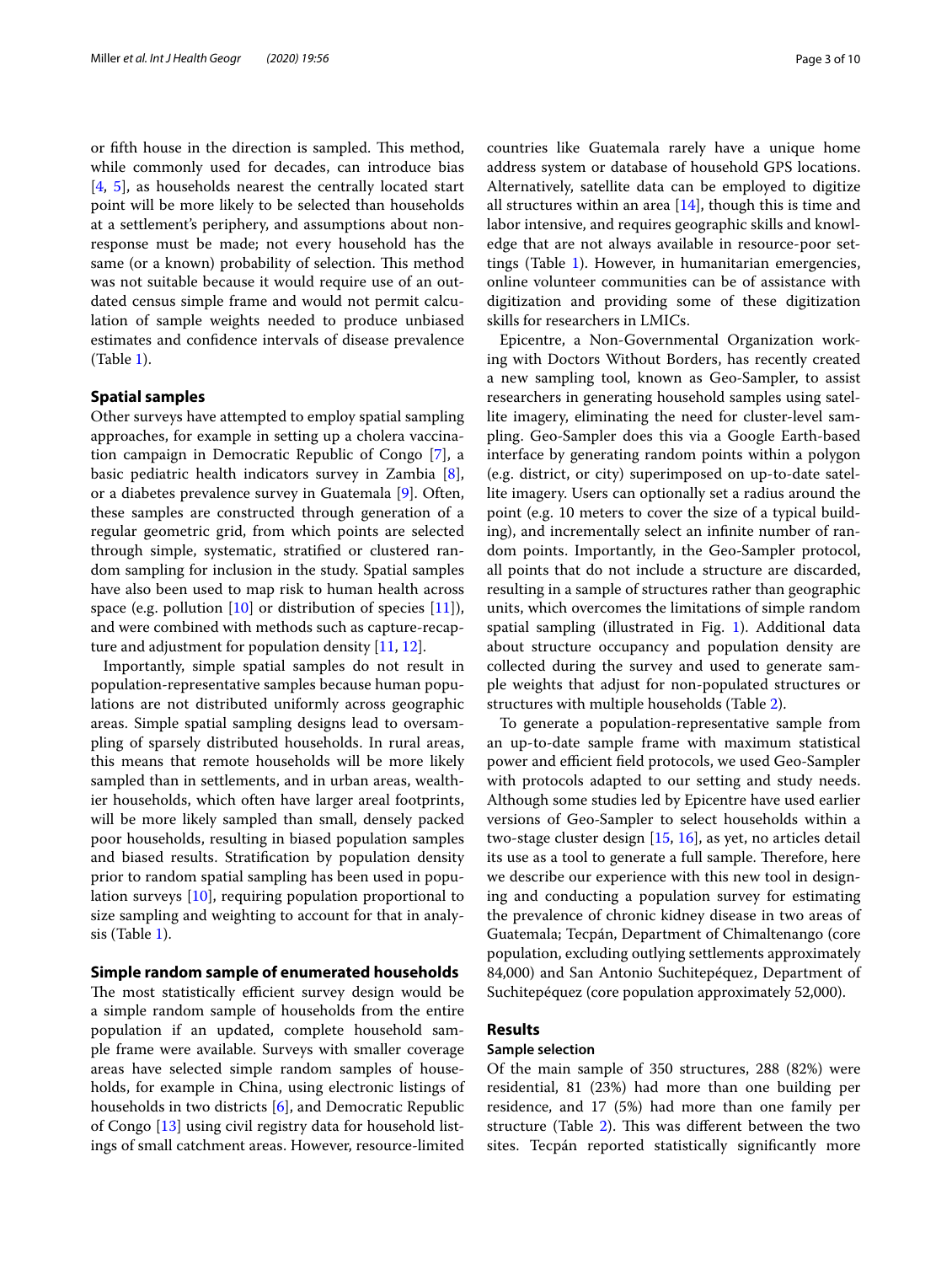

<span id="page-3-1"></span><span id="page-3-0"></span>

| Table 2 Results of approaches to households in CKD prevalence survey, Guatemala |  |  |  |
|---------------------------------------------------------------------------------|--|--|--|
|                                                                                 |  |  |  |

| Variable                                                       | Tecpán N (%) | Suchitepéquez N (%) | <b>Total N</b> | P value |
|----------------------------------------------------------------|--------------|---------------------|----------------|---------|
| Structure sample size                                          | 220          | 130                 | 350            | 0.04    |
| Residences                                                     | 174 (79.1)   | 114(87.7)           | 288            |         |
| Non residences/vacant                                          | 46(20.1)     | 16(12.3)            | 62             |         |
| Median [IQR] structures per residence                          | $1 [1 - 5]$  | $1 [1 - 3]$         |                |         |
| N(%) with more than one household per structure<br>$(n = 158)$ | 7(9.0)       | 10(12.2)            |                |         |
| Household responses                                            | 174          | 114                 | 288            | 0.008   |
| Recruited                                                      | 110(63.2)    | 78 (68.4)           | 188            |         |
| Refused                                                        | 57 (32.7)    | 23(20.2)            | 80             |         |
| Ineligible or uncontactable                                    | 7(4.0)       | 13(11.4)            | 20             |         |

non-residential buildings (44, 20.0%) than San Antonio Suchitepéquez (15, 11.5%) in the main sample, and signifcantly more structures composing a residence (mean of 1.84 in Tecpán vs. 1.40 in San Antonio Suchitepéquez, p<0.01). No diferences were seen between the two sites with respect to the number of multi-household structures.

#### **Feasibility**

We found sample selection using Epicentre's Geo-Sampler tool to be feasible and practicable in this setting (see Table [3](#page-4-0) for efficiences and challenges). Sample selection was conducted by one person (ACM), after receiving approximately 30 min of training on the Geo-Sampler tool from a contact at Epicentre (AB). Creating the sample dataset in our study required three steps (described in detail in the "[Methods](#page-6-0)" section): selecting the point-withbufer sample, recording sampled structure coordinates, and creating feld maps, although updates to Geo-Sampler now allow the structure coordinates to be created and downloaded to a spreadsheet within the tool. The process of selecting the 650 main and replacement coordinates took approximately 24 h. The process of manually digitizing and recording sampled structure coordinates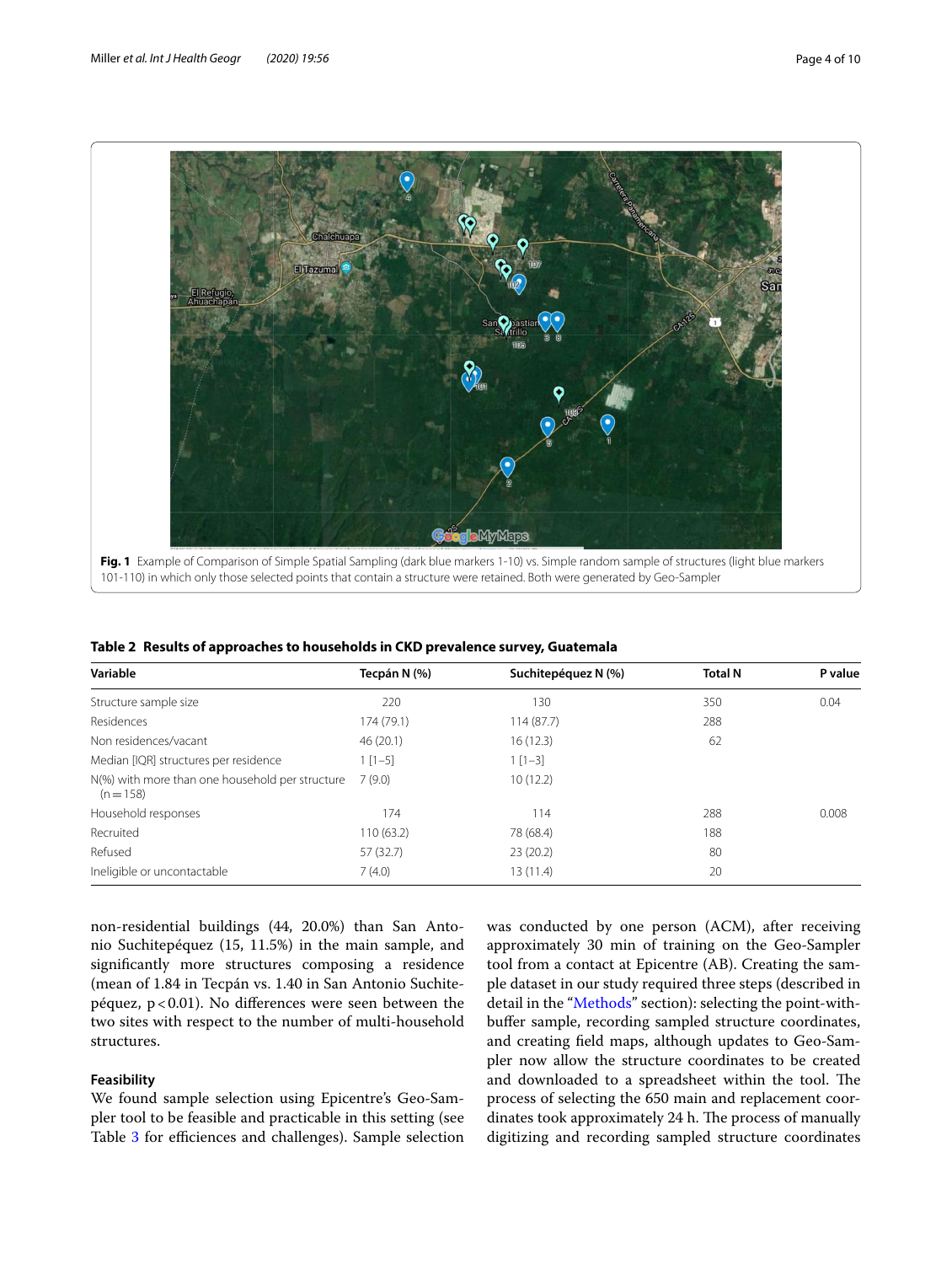## <span id="page-4-0"></span>**Table 3 Efciencies and challenges of using Geo-Sampler tool and protocols for population-level data collection in Guatemala**

| Steps in sampling protocol                                           | <b>Efficiencies</b>                                                                                                                                                                                                                                                                                                                                                                                                                                                                                                              | Challenges and considerations for future work                                                                                                                                                                                                                                                                                                                                                                                                                                                                                                                                                                                                                                                                                                                                                                                                                                                                                                                                                                                                                                                                                                                                                                                                                                                                            |
|----------------------------------------------------------------------|----------------------------------------------------------------------------------------------------------------------------------------------------------------------------------------------------------------------------------------------------------------------------------------------------------------------------------------------------------------------------------------------------------------------------------------------------------------------------------------------------------------------------------|--------------------------------------------------------------------------------------------------------------------------------------------------------------------------------------------------------------------------------------------------------------------------------------------------------------------------------------------------------------------------------------------------------------------------------------------------------------------------------------------------------------------------------------------------------------------------------------------------------------------------------------------------------------------------------------------------------------------------------------------------------------------------------------------------------------------------------------------------------------------------------------------------------------------------------------------------------------------------------------------------------------------------------------------------------------------------------------------------------------------------------------------------------------------------------------------------------------------------------------------------------------------------------------------------------------------------|
|                                                                      | 1. Training of study staff on Geo-Sampler Tool Professional contacts facilitated access to Epicen-<br>tre staff                                                                                                                                                                                                                                                                                                                                                                                                                  | Currently, limited technical documentation<br>When available, technical documentation is in<br>limited languages<br>Formal training on the tool is not currently available                                                                                                                                                                                                                                                                                                                                                                                                                                                                                                                                                                                                                                                                                                                                                                                                                                                                                                                                                                                                                                                                                                                                               |
| 2. Selecting samples and digitizing sampled<br>structure coordinates | No special software required<br>Geo-Sampler tool using very up-to-date, high<br>resolution imagery, so we were able to identify<br>recently constructed structures<br>Sample can be selected at one time, by one<br>person<br>Sample of structures behind walls can be easily<br>selected<br>Geo-Sampler does not retain the list of selected<br>structure coordinates after the program is shut<br>down, which limits privacy concerns                                                                                          | Sample selection required significant expert time<br>If updated samples are needed, extra time from<br>someone trained in the tool will be required,<br>unless multiple people are trained<br>If multiple people are trained and are selecting the<br>sample, significant coordination and oversight<br>would be required to ensure quality control, con-<br>sistency, and to eliminate repetition of structures,<br>unless adaptations are made to Geo-Sampler to<br>allow for simultaneous use of multiple users                                                                                                                                                                                                                                                                                                                                                                                                                                                                                                                                                                                                                                                                                                                                                                                                       |
| 3. Locating selected structures in the field                         | Use of the Android/Google Maps platform was<br>intuitive and well-known to local study staff,<br>cost-saving<br>Satellite overlay on Google Maps useful not<br>only for finding tagged structures but also<br>identifying principal entrances, alleyways, etc.<br>when attempting to approach structures (many<br>located in walled compounds, etc.)<br>Selecting structures rather than relying upon<br>investigators' concepts of what a "residence"<br>looked like allowed us to include non-traditional<br>living situations | Initial version of the Geo-Sampler tool provided.<br>kml files but without identifiable latitude and lon-<br>gitude, which then required a 2 stage process to<br>determine. This was changed during the course of<br>the study by Epicentre<br>Saved efficiencies of multi-stage sampling some-<br>what offset by inefficiency of inevitably many<br>tagged structures not being residences.<br>This method does not allow for people who do not<br>live in structures. People living on the street or in<br>cars would still be left out of these surveys<br>A few coordinates selected were close enough that<br>2 different structures were given the same study<br>ID by different data collectors. This was discov-<br>ered and addressed in the data cleaning phase by<br>recoding one of the residences of each pair<br>Connectivity in our sites in Guatemala was gener-<br>ally good, but we experienced frequent signal<br>drop-outs, requiring large-format printed physical<br>map back-up at all times. This would likely be the<br>case in many LMIC settings, especially rural areas.<br>Drop-outs in connectivity also caused rapid<br>phone battery drain (due to searching signal),<br>and required staff to carry multiple recharging<br>packets when in the field in order to keep phones<br>charged |

took approximately another 12.5 h. The process of creating feld maps took about two hours, for a total of 38.5 h. These skills required for this work were limited, and can be performed by anyone with basic spreadsheet skills, familiarity with Google Earth, an initial training in the Geo-Sampler tool, and sufficient familiarity with geographic coordinate systems.

The data collection field team initially consisted of two community nurses with licensed practical nurse (LPN) equivalent degrees and one supervisor with masters-level in nursing. While this level of training was necessary for our study to collect biologic samples and conduct interviews, advanced degrees are not necessary to use Geo-Sampler outputs to identify households. Only familiarity with smartphone technology, map literacy, and Google Maps is required. A 2 day training and pilot exercise was sufficient to allow the data collectors to get started. Time between map generation and frst data collection in the feld was 2 days.

Data cleaning was conducted throughout the study by two people at a time, one of the coinvestigators (ACM) and the project coordinator (serially, ED LS, ET) with support from the PI (PR). All data cleaners and analysts had a Masters or PhD. Skill required for data cleaning include familiarity with excel, Redcap and Stata programming. Calculation of sample weights after data cleaning took approximately 3 days. Calculation of sample weights involved sophisticated demography skills for devising the formulae, and strong MS excel skills to program the spreadsheets. Application of the sampling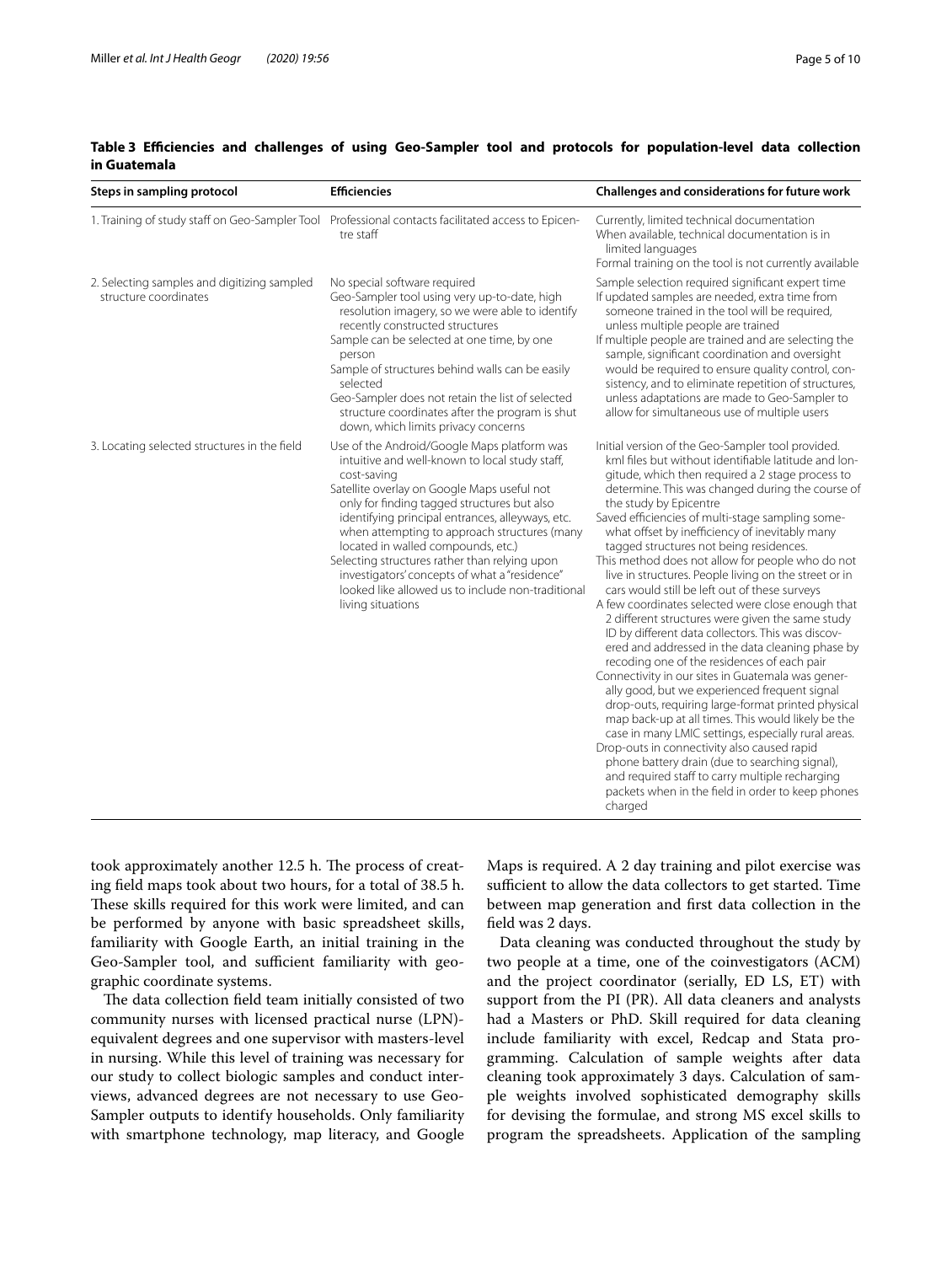and response weights to generate prevalence estimates required advanced Stata programming skills, but once the programs were created, they could be reused swiftly. Investigators on the team (ACM, DRT, PR) have strong excel skills, statistical programming software skills (Stata 15), and/or advanced population health and demography skills.

#### **Discussion**

We have identifed several advantages of this method over the more traditional methods of sampling frame enumeration in this area of Guatemala. The main advantages are those of time, cost and statistical efficiency.

The traditional enumeration method of household census or sending a mapping crew ahead of time to knock on doors is time-consuming and expensive. DHS suggests estimating 2 months for this phase in their feld manuals [[17\]](#page-9-16), and another 2 months between household enumeration and data collection. In a smaller survey of 1600 households in rural Madagascar, enumeration required 20 days with 9 feld teams, and another 24 days between enumeration and the initiation of data collection [\[18](#page-9-17)]. Our survey required a total of 1 week's hours (38.5) of full-time work (across six non-consecutive weeks) by one person to generate the maps plus 1 week of training and 2 days from beginning of sample selection to beginning of feld time. In this area of Guatemala, many households are located behind privacy or security walls and residents may not admit enumeration crew to their homes, leaving the crew to simply guess at the number of households behind the walls. This area of Guatemala is not heavily forested, so satellite imagery gives an excellent representation of the structures available for sampling. Additionally, Geo-Sampler's use of high-resolution satellite imagery captured within 6 months of the initiation of the feld work provided a much more up-to-date source of data than typically used to select cluster surveys.

Furthermore, surveys which digitized all structures from satellite imagery as a sample frame required intimate knowledge of the area including typical structures and living patterns to be able to produce a reasonable map of residential buildings in the area. The digitization process is quite time-consuming and relies on the twostep process of frst enumeration followed by selection. The Geo-Sampler method does not require digitizing all structures, and allows for simultaneous enumeration and selection, at a very rapid pace. Because each point in the polygon has an equal chance of being selected, and the user has the ability to select only points with a structure contained within the buffer as part of the sample, statistical correction for clustering is not required. In this lower-resource context, the absence of both (1) a recent national census and the corresponding updated sampling frame and (2) an updated accurate gridded population dataset, Geo-Sampler allowed us to select a simple random sample of households from a random sample of structures, rather than a multi-stage clustered sample, which also enabled us to reduce our sample size and conduct the study with a reduced budget.

For our study, Geo-Sampler had certain advantages over some other available options. First, it provided us with a simple, user-operated sample selection, and unlike proprietary tools such as RTI's Geosampling tool [\[17](#page-9-16)], Epicentre's Geo-Sampler was free. Another advantage to Geo-Sampler is that the tool is preloaded with Google satellite imagery. Although there are other free options to select a simple random sample of structures, most rely on Volunteered Geographic Information (VGI) from OpenStreetMap which is generally derived from older and coarser Bing satellite images [\[18\]](#page-9-17). While the open access of these map databases is appealing and useful, debate about the data quality and level of bias inherent in these crowdsourced datasets continues [[19](#page-9-18), [20](#page-9-19)]. VGI mapping programs have historically been shown to have greater reporting and detail in urban areas with representation skewed toward high-income countries [\[21\]](#page-9-20). Some form of expert gate-keeping has been suggested as both a remedy for these possible inaccuracies, and a remedy for the *perception* of inaccuracies, which leads to mistrust of these free and open datasources [\[19](#page-9-18)]. However, as these free software programs continue to expand and grow, with heightened attention to measuring data quality  $[18, 22]$  $[18, 22]$  $[18, 22]$  $[18, 22]$  the tradeoff between VGI and other systems will become less important.

Cost, however, can be a major barrier to the ability of researchers in LMICs to conduct their own population-level surveys, especially in the absence of grant funding or partnerships with universities. This may reinforce existing research inequities between low and high resourced settings. Our survey included the use of several proprietary licensed programs that were available through universities, including the Microsoft packages and ArcGIS. Lower or no-cost programs exist that could be valid substitutes when resources are scarce, and if researchers do not have university partnerships to draw upon. However, tradeofs may still need to be considered between cost and quality of tools, especially when considering open, crowdsourced programs.

This method does have some possible limitations when implemented. The areas of Guatemala in which the study was conducted vary greatly in terms of environment, climate, and wealth. However, they are similar in their levels of arboreal cover and that most of the buildings are single family houses. Although a small proportion of the population in each site reside in apartment buildings or other multi-family dwellings, the vast majority of families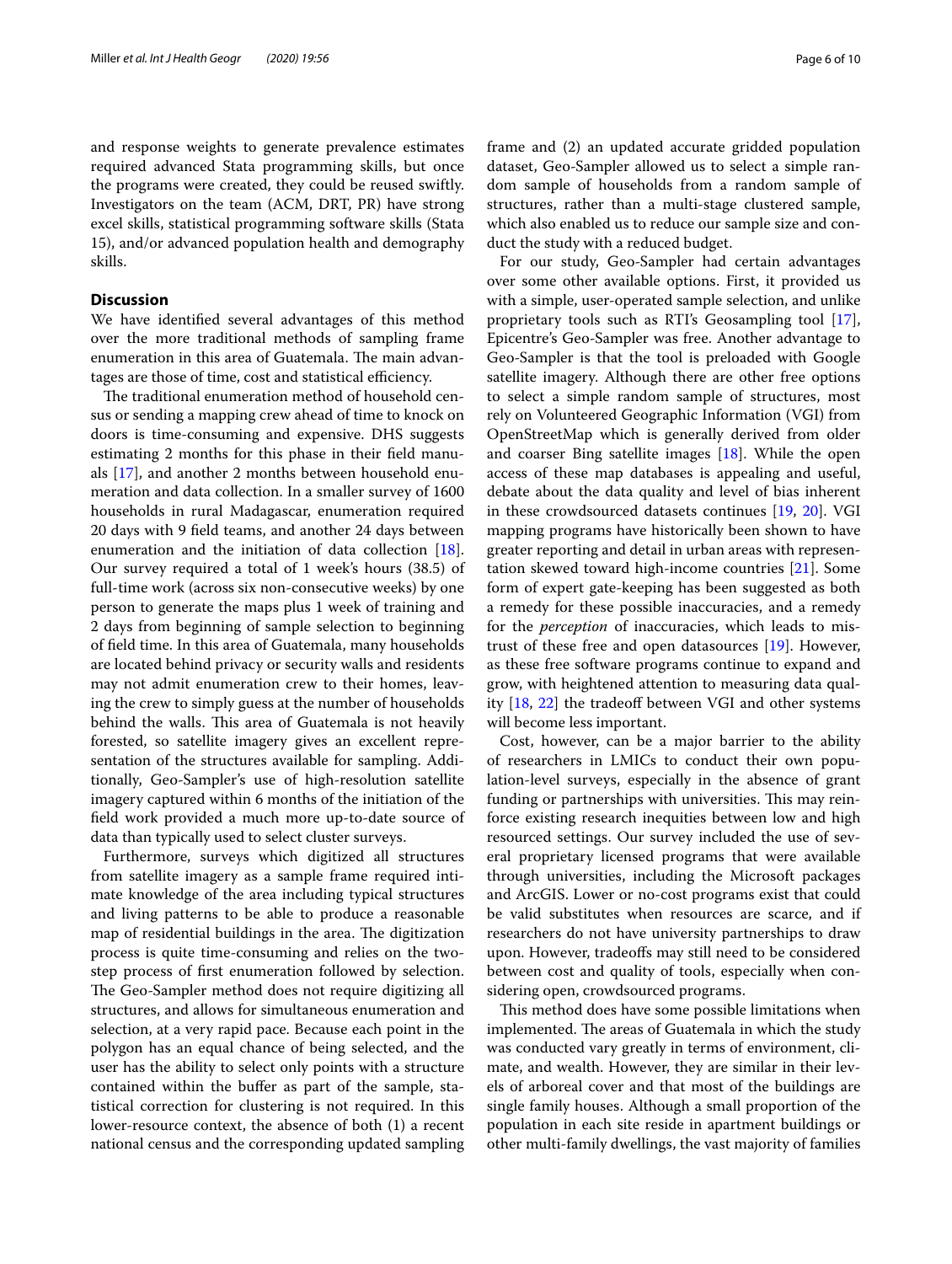reside in single-family houses. These tools and protocols are well-suited to this scenario, but may be less applicable to densely populated urban settings with multiple living units per structure. Despite the overall successful implementation of the protocols, our study team did face a few challenges in the use of the protocols during the field work. The study coordinator used a mobile device to identify a selected structure, visited it frst to determine if it was actually a household, and if so, enrolled any eligible participants. The study nurses then followed up at a pre-arranged time to conduct study activities. On a few occasions, the randomly selected coordinates were close enough that two diferent structures were given the same study ID by different data collectors. This was discovered during the cleaning process and one of the households was reassigned to a diferent number. However, this was a time-consuming puzzle. Connectivity was also an issue; the data collectors experienced frequent signal drop-outs, and used a lot of battery life in searching for connectivity. This issue will probably be applicable to other lower-resource settings as well, so use of navigation applications that do not require internet connectivity are recommended. We addressed this by providing large-format printed maps as a back-up. Harnessing the knowledge locally hired staff have of their neighborhoods is also important, and including names of neighborhoods was useful to support the ability of nurses to easily fnd houses. Although data collectors had extensive experience with smart phones, some study staff were less comfortable using both paper maps and the phone-based Google Maps. Despite these challenges, nurse data collectors have been successfully able to locate and identify the selected households for inclusion into the study, replacing with others as necessary.

Although these methods provide a step forward in including non-traditional living arrangements (people residing permanently or temporarily in businesses, religious institutions or other structures), they do not capture some of the most marginalized and vulnerable people in the population—the unhoused, street dwellers or people living in vehicles. Some of the structures selected were in areas determined to be too dangerous to the safety of data collectors to enroll. Thus, there remains a group of community residents whose health indicators, perspectives and risks are invisible and undocumented. Further research on ways to include these most vulnerable groups in population studies is needed.

#### **Conclusion**

In combination with our design protocols, the Epicentre Geo-Sampler tool provided a feasible, rapid and lowercost alternative to select a representative population sample for a prevalence survey in our setting.

#### <span id="page-6-0"></span>**Methods**

#### **Description of the main study and study area**

This research is part of an National Institutes of Health R21-funded study (1R21TW010831-01) on chronic kidney disease of unknown origin (CKDu), which emerged as a recent epidemic in Central America and other global sites in individuals without traditional CKD risk profles (young, male, without diabetes or hypertension)  $[24]$  $[24]$ . The main objective of the study is to estimate the prevalence of both CKD and CKDu in two communities with different risk profiles. The study uses the infrastructure of the healthcare organization Wuqu' Kawoq|Maya Health Alliance which has a long-standing presence in both study communities. Tecpán, Department of Chimaltenango (core population, excluding outlying settlements, is approximately 84,000) is a majority indigenous Maya community in the temperate highlands of central Guatemala (elevation 7500 feet). San Antonio Suchitepéquez, Department of Suchitepéquez (core population is approximately 52,000) is a lowland Pacifc coastal warm-climate town with larger non-indigenous population (elevation 1000–1500 feet). The sites were chosen to provide a diversity of CKD risk factors, including diferential exposure to heat stress and strenuous agricultural labor, profles of pesticides in common use, diet diversity, risk for obesity and cardiovascular disease, and early life insults such as child malnutrition.

The prevalence survey was designed to be conducted through home visits by study nurses, consisting of an interview with any eligible household members (nonpregnant adults who agree to participate and provide informed consent), biometric measurements using a bioimpedance scale, urine samples to measure urine protein and creatinine, and serum samples to measure serum creatinine and glycosylated hemoglobin A1C. These test procedures allow for screening for diabetes and CKD and permit staging of any diagnosed CKD using Kidney Disease: Improving Global Outcomes(KDIGO) guidelines [[25\]](#page-9-23). Positive results are returned to the participants by the study team along with confrmatory testing and a facilitated referral to public health or specialty clinics, as needed, for any follow-up care.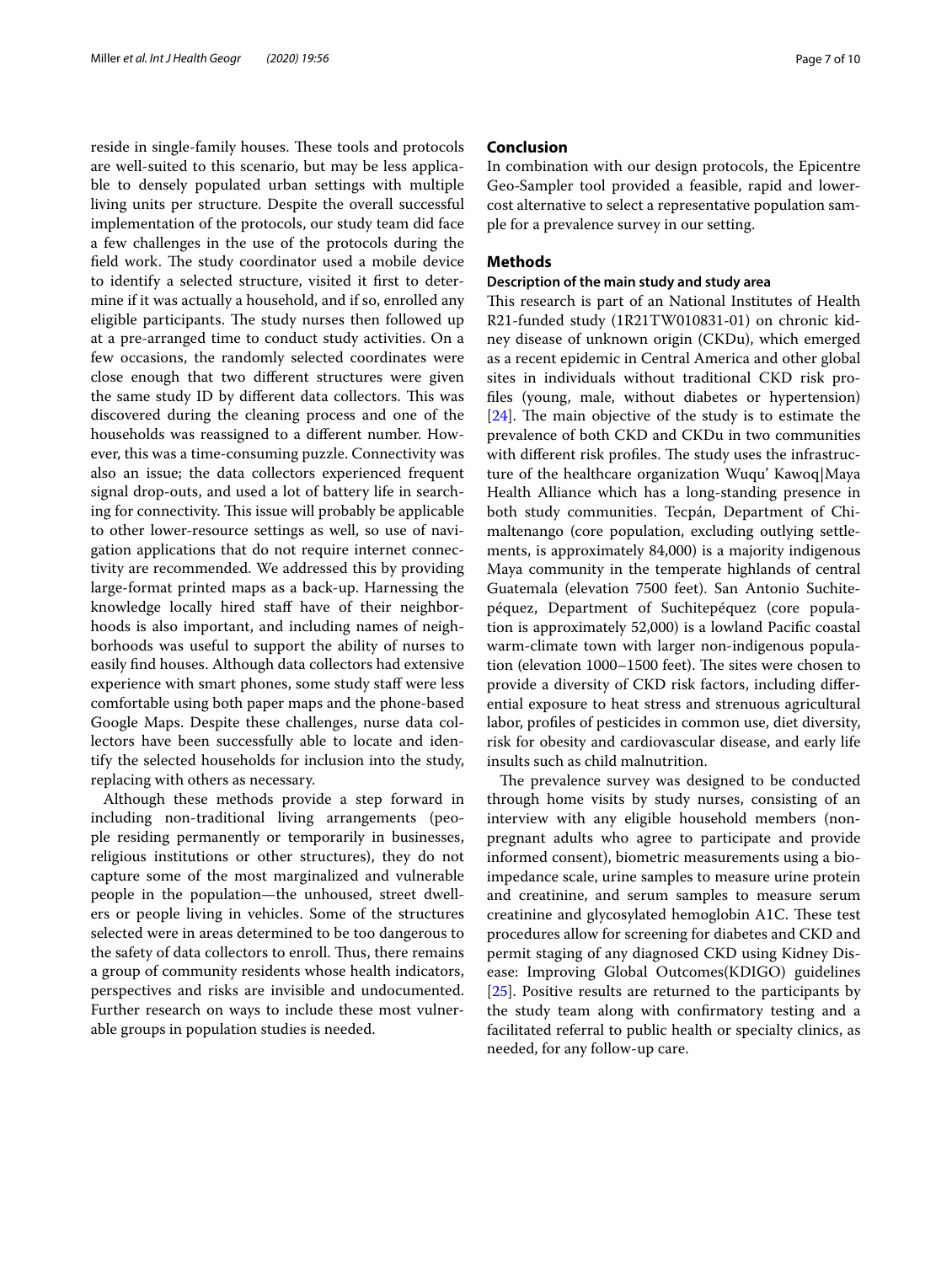#### **Constructing the sampling frame and random sampling of structures and households**

An a priori sample size calculation of 700 people from 350 households was required to estimate the point prevalence of CKD with a margin of error of 0.35—220 households from Tecpán and 130 from San Antonio Suchitepéquez—including infation for refusals, household clustering in structures, and an expected prevalence of 10% [\[26](#page-9-24)].

Using ArcGIS 10.15.1, we created polygon shapefles for Tecpán and San Antonio Suchitepéquez. Shapefles were drawn to include the municipal boundaries of each town, with some expansion at the edges to include households when town boundaries cut through a tight group of structures. These maps were reviewed and approved by the co-investigators with knowledge of the area (PR, CM). We then imported the shapefles into Geo-Sampler.

The Geo-Sampler tool (version 0.1.0.47 (2018-05-02)) interfaces with Google Earth and randomly selects points within a specifed polygon shape, following a sampling with replacement technique. We set a buffer of 15 m around each sampling point, approximately the size of a lot in these regions of Guatemala, to reduce the number of points that needed to be selected and potentially dropped. Sample selection was performed beginning in April 2018 for Tecpán and May 2018 for San Antonio Suchitepéquez, and the imagery for both study sites in Google Earth was dated January 9, 2018.

One of the co-authors (ACM) selected and reviewed each point (with 15 m buffer) according to the following rules:

- If a structure existed within the buffer, the point was kept, and the structure within the buffer was included in the sample.
- If more than one structure existed within the bufer and the centroid point fell between them, the structure with any wall or corner nearest to the centroid point (based on visual estimation) was selected.
- If the closest structures were equidistant to the point (based on visual estimation), we selected the structure closest to 12:00, considering all structures in a clockwise fashion from 12:00.
- All sample structures were kept, regardless if they appeared to be non-residential, multi-family, or part of compounds (e.g., outdoor kitchen or privy).
- Additional points with 15 m buffers were selected until the target sample size was reached.

By using a bufer around points, points did not always fall directly over a structure. To record sampled structure locations, we used Google Earth (same 1/9/2018 imagery) to manually digitize latitude and longitude coordinates for the sampled structures, and recorded these in a .xls spreadsheet fle. Given potential structure abandonment and non-residential structures, an extra 155 replacement structures were selected in Tecpán and 145 replacement clusters were selected in San Antonio Suchitepéquez. At the end of each Geo-Sampling session, a .csv fle of retained sample points, and .xls fle of corresponding sampled structures' latitude and longitude coordinates were saved. Because sampling with replacement was used, each selected structure was compared with its nearest neighbors to be sure that the same structure was not included more than once.

Hard copy maps of each structure with a Google Earth base layer at a fner resolution were also provided to the data collectors for navigation.

#### **Approaching household and calculating sampling weights**

The protocol for approaching households was as follows: the data collectors were given a list of selected structures with coordinates and maps from the main sample  $(n=220$  in Tecpán, and  $n=130$  in Suchitepéquez) and separate lists of coordinates and maps of replacement structures. If the structure was a residence, the data collectors initiated enrollment activities for a household. If the structure was not part of a residence, the data collectors attempted to identify the nearest residence, turning in a clockwise circle on the street in front of the structure. If none of the structures in that circle were residences (or if there were no other structures), the data collectors made a note and a structure from the replacement list was visited instead. If the structure was a residence that contained more than one household, a list of the households was made and one household was selected at random. For each household, queries outlined in Table [4](#page-8-0) were collected in order to appropriately weight the survey results.

Sample weights were calculated as follows, using stratum (city), structure and household response rates. Notation below uses k for strata, j for structures and i for households.

.

$$
w_{ijk} = \frac{D_{ijk}}{d_{ijk}} \times T_{jik} \times \frac{G_k/g_k}{M_k} \times \frac{m_k}{m_{k*}}
$$

where: $w_{ijk}$  is the household weight.  $G_k$  is the total population in stratum k (using estimated projections by the Guatemala National Institute of Statistics for the municipalities of Tecpán and San Antonio Suchitepéquez [\[27\]](#page-9-25)).  $g_k$  is the average household size in stratum k as estimated by Guatemala DHS 2014–2015 [[28\]](#page-9-26).  $M_k$  is the number of target households in stratum  $k$ .  $D_{ijk}$  is the number of households *i* enumerated in structure *j* in stratum *k*.  $d_{ijk}$ is the number of households *i* selected in structure *j* in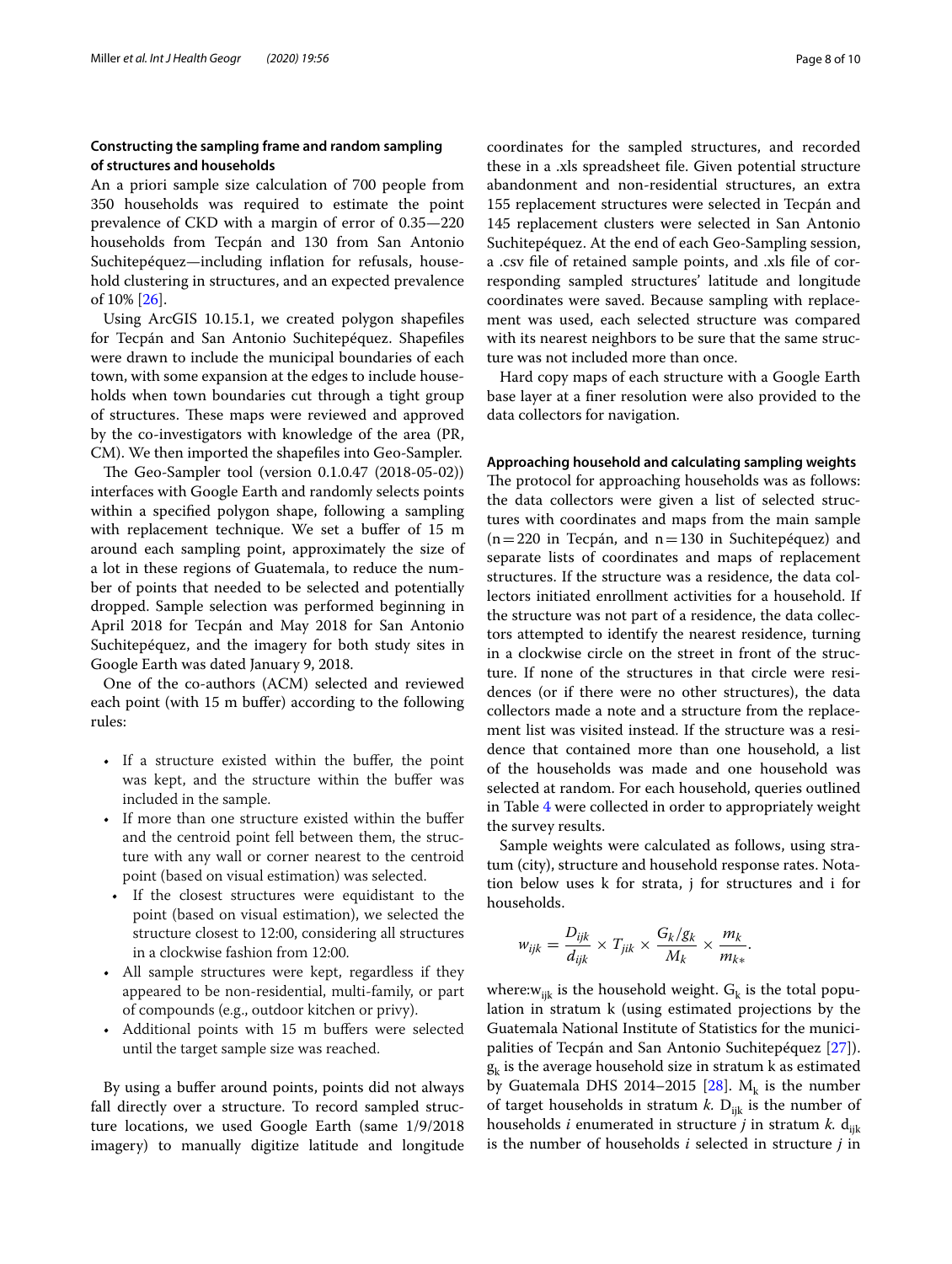#### <span id="page-8-0"></span>**Table 4 Data collected on each sampled structure**

| Query                                                       | <b>Possible Responses</b>                                                                                                                                                                                                                                                  |
|-------------------------------------------------------------|----------------------------------------------------------------------------------------------------------------------------------------------------------------------------------------------------------------------------------------------------------------------------|
| Is the selected structure a residence? <sup>a</sup>         | Yes/No                                                                                                                                                                                                                                                                     |
| How many associated structures are in use by the household? | Number of structures and type <sup>b</sup>                                                                                                                                                                                                                                 |
| Does more than one household live in structure?             | Number of households in residence                                                                                                                                                                                                                                          |
| Recruitment outcomes                                        | Number of households approached<br>Number of households with a contact<br>Number of households with at least one member<br>recruited ("hh enrolled")<br>Number of eligible adults in household and whether<br>each individual was recruited or declined participa-<br>tion |

<sup>a</sup> Including structures of multiple use (stores, churches, etc.) as long as also a residence

<sup>b</sup> For example, selected structure might be the primary residence for the household, but there may also be a separate kitchen structure and garage structure for the same household

stratum  $k$ .  $T_{ijk}$  is the number of structures *j* in household *i* in stratum *k*.  $m_k$  is the number of approached households in stratum *k* during fieldwork.  $m_{k*}$  is the number of responded households in stratum *k* during feldwork.

#### **Pilot exercise**

Prior to the initiation of formal data collection, a pilot was conducted with study data collectors to determine whether use of hand-held devices using readily available commercial GPS software (Google Maps) was feasible for data collectors following a brief training to identify households using latitude and longitude coordinates. Other methods were also tested, including the use of a Garmin GPS device and printed copies of maps. The training took one afternoon and consisted of didactics and examples. The pilot consisted of field work with the 2 data collectors and the study coordinator, who were given 10 structure coordinates to identify, and printed maps with the structures marked. Using their office-issued mobile Android phones (models Motorola MotoE4 Plus, Samsung Galaxy J3, Samsung A10) the nurses programmed the coordinates into the phones and used the factory-installed directional navigation software to fnd the structures, with realtime feld assistance and as-needed support from one of the study investigators (PR). In this pilot, the study staff were able to program coordinates into the phones and easily fnd assigned structures, and so we elected to proceed with hand-held devices with Google Maps rather than other methods. This was cost-saving, as it was not necessary to purchase GPS devices. All staf were also already familiar with the use of Google Maps.

#### **Abbreviations**

CKD: Chronic Kidney disease; CKDu: Chronic Kidney Disease of unknown etiology; DHS: Demographic and Health Surveys; EPI: Expanded Programme on

Immunization; GPS: Geographic positioning system; KDIGO: Kidney Disease: Improving Global Outcomes; LMIC: Low- and middle-income countries; LPN: Licensed practical nurse; MICS: Multiple Indicator Cluster Surveys; NIH: National Institutes of Health.

#### **Acknowledgements**

The authors gratefully acknowledge the hard work of the data collection teams, specifcally Irma Yolanda Raquec Teleguario, Glenda Gómez Hernández, and Mérida Isabel Coj Sajvin, Héctor Gomez Hernández, Alvaro Danilo Sir López and staff at Wuqu' Kawok. We acknowledge the support of the INCAP laboratories, and Dr. Joaquin Barnoya for productive conversations. We gratefully acknowledge the work of Serge Balandine from Epicentre on design of Geo-Sampler and Epicentre for their cooperation in allowing us to use this tool. We especially thank the study participants, without whom this would not be possible.

#### **Authors' contributions**

PR Principal Investigator of the CKDu study; designed study, contributed to data acquisition, co-wrote frst and all drafts of the manuscript. ACM designed study, conducted sample selection, all data analysis and interpretation, wrote frst and all drafts of manuscript. AB helped test the Geo-Sampler tool, interpreted results, contributed to multiple drafts of manuscript, reviewed and approved fnal draft. ED assisted in design of feld study, contributed to data collection and cleaning, reviewed and approved fnal draft of manuscript. LS contributed to data collection and cleaning, contributed to multiple drafts of manuscript, reviewed and approved fnal draft. ET led fnal data cleaning, contributed to analysis, reviewed and approved fnal draft of manuscript. FG:was involved in design and application of Geo-Sampler tool, and reviewed the fnal draft of the manuscript. CMM Co-PI of the CKDu study, assisted with interpretation of results, reviewed and approved fnal draft of manuscript. DRT contributed to design of study, designed analysis and mentored ACM on conduct of analysis, contributed to interpretation of results, co-wrote frst and all drafts of manuscript. All authors read and approved the fnal manuscript.

#### **Funding**

This study was funded via the National Institutes of Health R21 grant FIC R21 TW010831-02: Building capacity for chronic kidney disease research in Guatemala (Peter Rohlof, PI; Carlos Mendoza co-PI).

#### **Availability of data and materials**

Datasets created for this manuscript are not publically available because they are coordinates of specifc structures and residences of study participants; these data will not be made public for confdentiality reasons. However, a deidentifed replication dataset from the entire CKDu study will be made available at the Principal Investigator's Harvard University's Dataverse following publication of fnal study results.